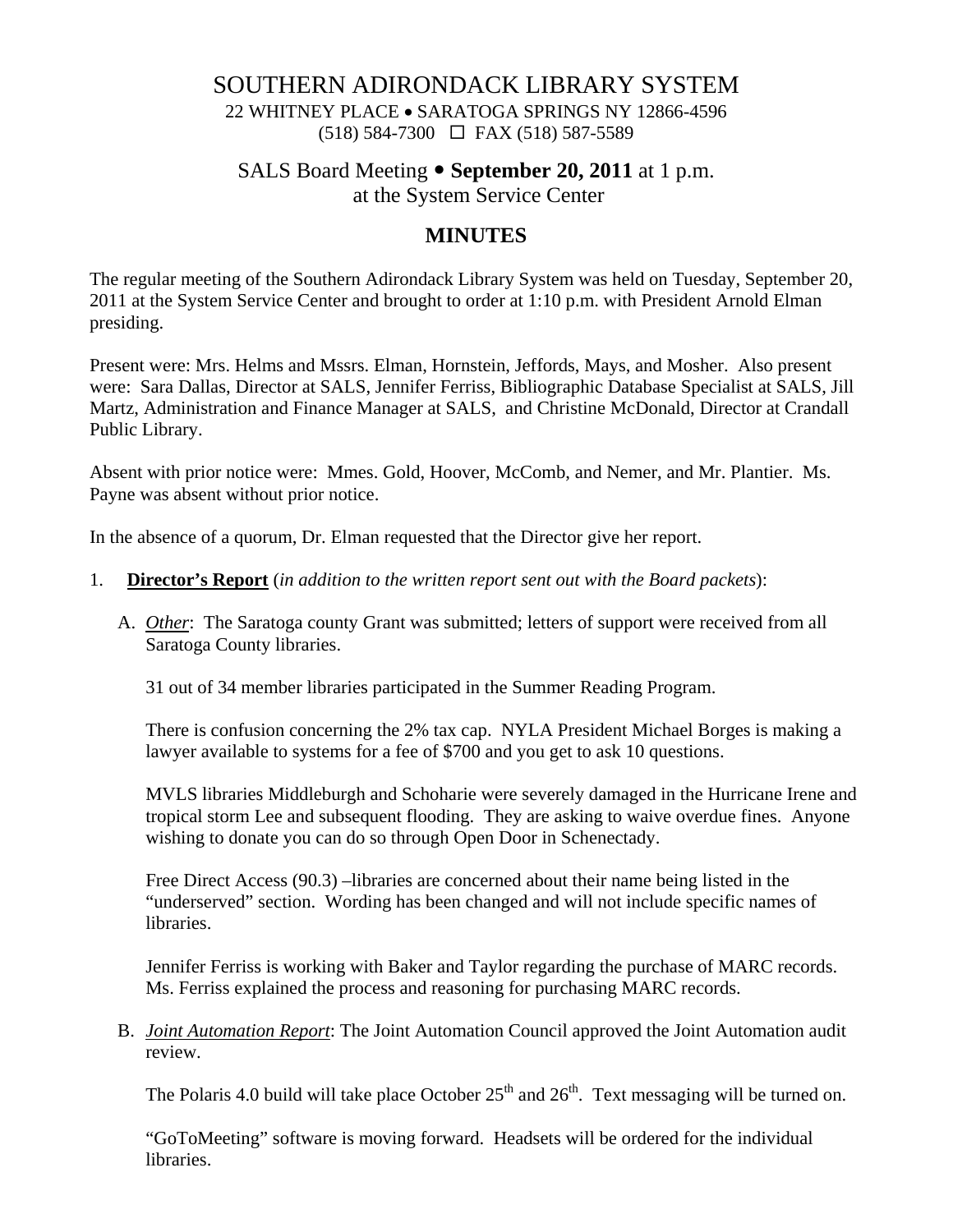## 2. **Approval of Board Meeting Minutes of June 28, 2011**:

3. **Treasurer's Report and Monthly Budget Reports for June, July and August ; warrants**: Mr. Jeffords reviewed the Treasurer's Reports. Acknowledgement of receipt of these reports was not possible due to the absence of a quorum. Warrants 2011-19 through 2011-32 and TA11-12 through TA11-18 were available for Board perusal. (*Copy attached to the Official Minutes*.)

## 4. **Committee Reports**:

- A. *Audit & Finance*:
	- i) *Review proposed 2012 budget*: Mr. Jeffords reviewed the proposed 2012 budget.
	- ii) *Review revised 2011 budget:* Mr. Jeffords reviewed the revised 2011 budget.
- B. *Building*:
	- i) *Construction Grants:*
	- ii) *JA Computer Room Air Conditioner*: The air conditioner in the computer room will be replaced next week. This will be paid for from JA funds and a New York State Construction Grant.

Mr. Mays would like to schedule a Building Committee meeting. Replacement of the Maintenance Room hollow metal door and frame is in process.

- C. *Bylaws Committee*:
- D. *Central Library Aid and Services*:
- E. *County Aid Coordinators*: Saratoga and Warren County Aid requests have been submitted.
- F. *Library Services:*
- G. *Personnel*:
- H. *Trustee Nominating*:
- I. *Annual Meeting Committee*:
	- i) *Location for 2012 (54th) Annual Meeting:* no Committee meeting was held; a meeting will be scheduled.

### 5. **Unfinished Business**:

### 6. **New Business**:

- A. *Approve Free Direct Access Plan (90.3)*
- B. *Approve SALS Plan of Service 2012—2016*
- C. *SALS 2011 Revised Budget*

Due to the lack of a quorum, Mrs. Dallas will contact DLD to see if they will allow us extra time to approve SALS Plan of Service and Free Direct Access Plan. These are due to the DLD October 1, 2011.

## 7. **Director's Council Report**:

### 8. **Announcements**:

Mrs. Dallas announced that Carol Clingan, Director at the Mohawk Valley Library System, will be retiring.

Judy Hoover is recovering from shoulder replacement surgery.